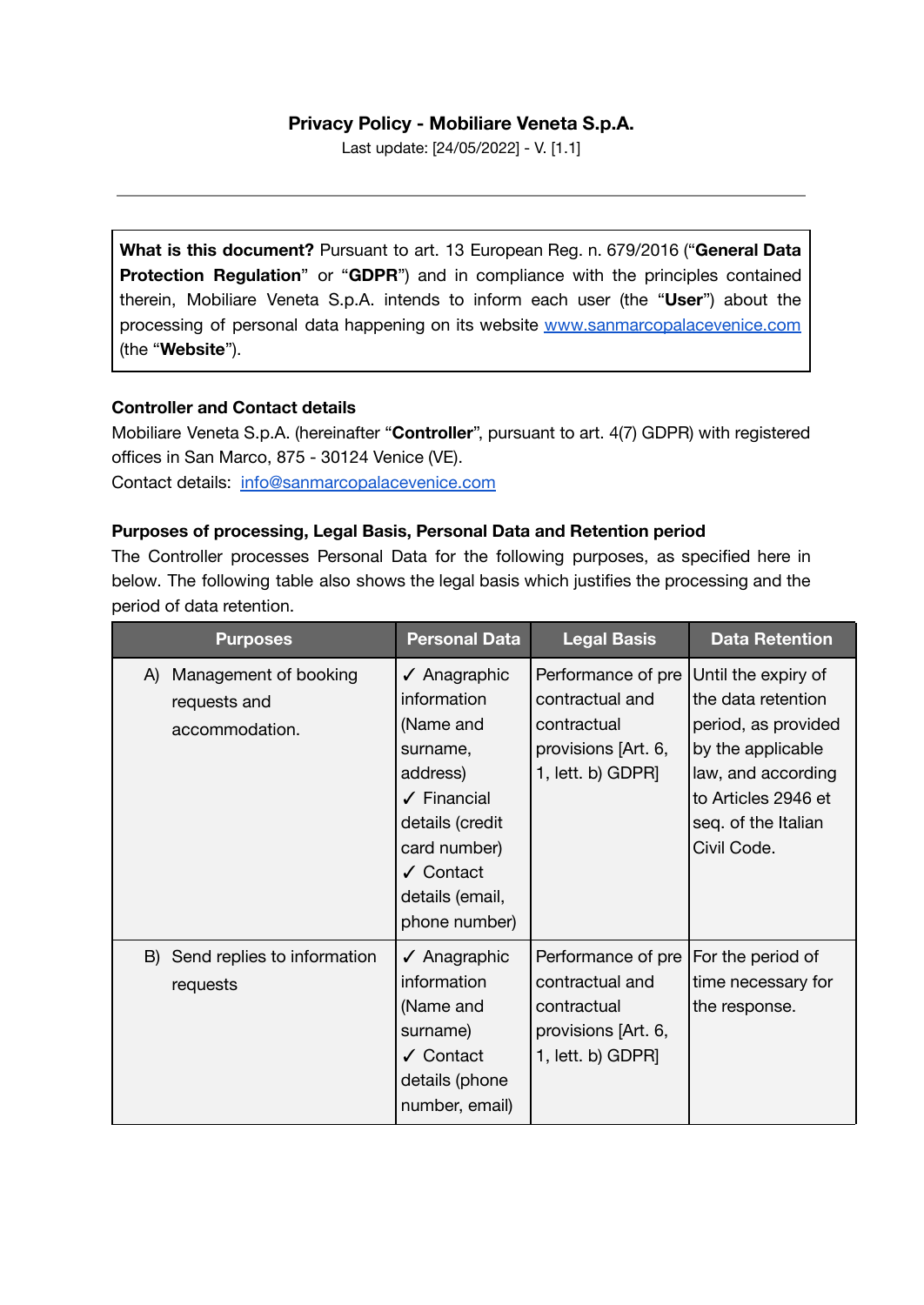|    | C) Send materials for marketing<br>purposes (by mail, SMS or<br>email).                              | √ Anagraphic<br>information<br>(Name and<br>surname,<br>address)<br>✔ Contact<br>details (email,<br>phone number)                                                                                                                                                                       | Consent [Art. 6, 1,<br>lett. a) GDPR]                            | Until withdrawal of<br>consent and, in any<br>case, not later than<br>24 months from the<br>date of last contact. |
|----|------------------------------------------------------------------------------------------------------|-----------------------------------------------------------------------------------------------------------------------------------------------------------------------------------------------------------------------------------------------------------------------------------------|------------------------------------------------------------------|-------------------------------------------------------------------------------------------------------------------|
|    | D) Allow the Controller to<br>accomplish all formalities<br>required by law.                         | √ Anagraphic<br>information<br>(Name and<br>surname,<br>address)<br>✔ Contact<br>details (email)                                                                                                                                                                                        | Legal obligation<br>[Art. 6, 1, lett. c)<br>GDPR <sub>]</sub>    | Until the expiry of<br>the data retention<br>period, as provided<br>by the applicable<br>law.                     |
| E) | Improve the Website by<br>analyzing how Users<br>navigate and/or use the<br>Website.                 | $\checkmark$ IP Address                                                                                                                                                                                                                                                                 | Legitimate interest<br>[Art. 6, 1, lett. f)<br>GDPR <sub>]</sub> | Not applicable<br>(aggregate or<br>anonymous data).                                                               |
| F) | Detecting or preventing<br>fraudulent activity and<br>exercising the Controller's<br>rights in Court | √ Anagraphic<br>information<br>(Name and<br>surname)<br>✔ Contact<br>details (email)<br>$\checkmark$ IP Address<br>$\checkmark$ domain<br>names of User's<br>computer.<br>√ URI Address<br>(Uniform<br>Resource<br>Identifier) of<br>booking request<br>and the time of<br>the request. | Legitimate interest<br>[Art. 6, 1, lett. f)<br>GDPR <sub>]</sub> | 10 years.                                                                                                         |

The processing of Personal Data referred to in point A) is necessary for the performance of the contract signed by the User, or in order to take steps at request prior to entering into a contract with the User. Any refusal makes it impossible for the Controller to fulfil that purpose.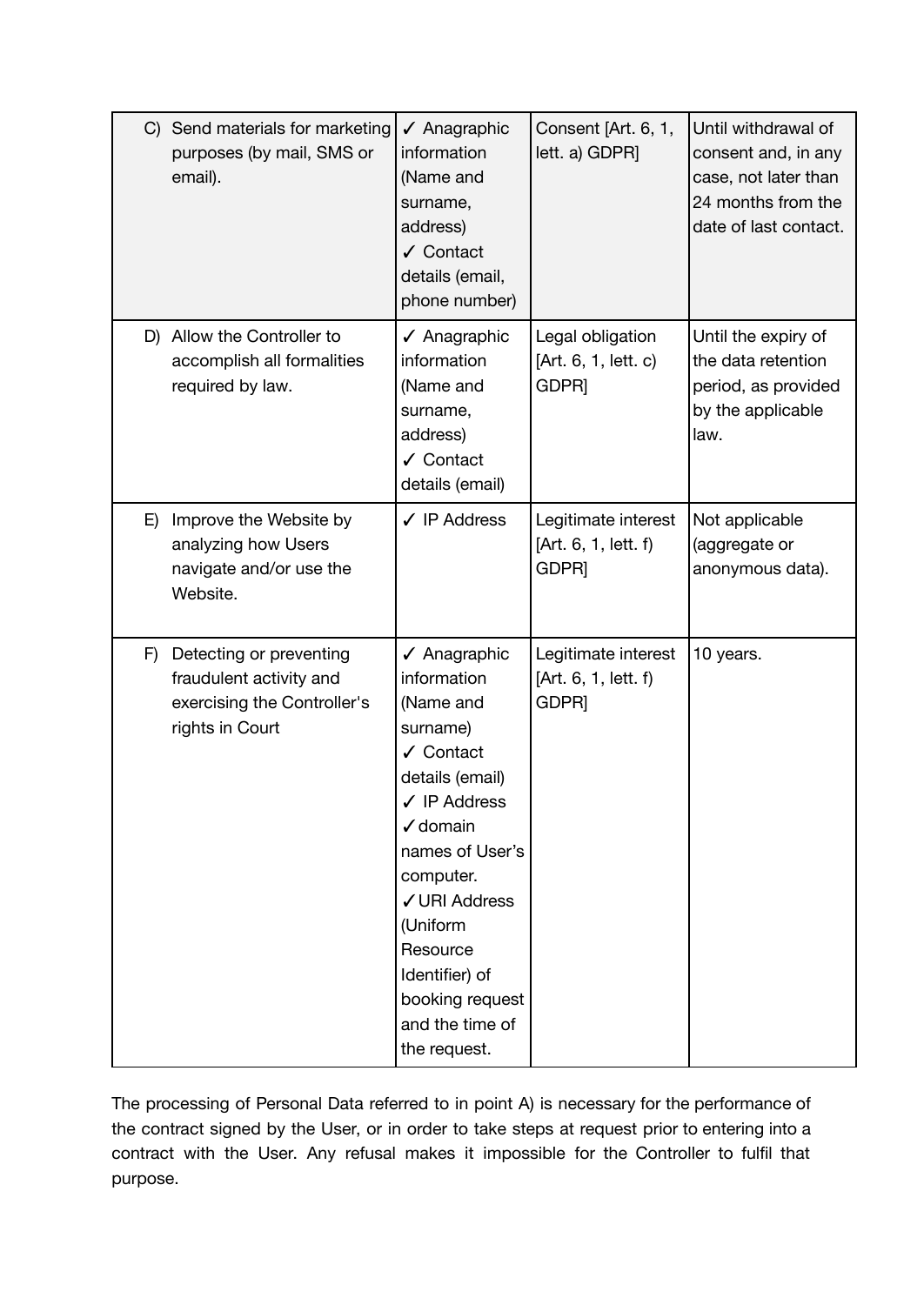The processing of Personal Data referred to in point (C) is voluntary. The absence of User's consent shall have no impact on the completion of the contract.

### **Processing modalities**

The processing of Personal Data will take place through automated and/or manual tools in order to ensure proper security measures to prevent access, disclosure, loss, incorrect, illegal or unauthorized use of data.

### **Data sharing**

Personal Data may be shared with the following external subjects: (i) Internet service providers, software companies and platforms used by the Controller as communication and promotion channel or for booking services (e.g. Nozio S.r.l. for booking service, whose privacy policy is available at the following [link\)](https://www.nozio.biz/copyright-ip-policy-privacy-cookies/); ii) consultants and other third-party service providers who perform services for the Controller and require access to such information to do that job; iii) authorities, government agencies, or judicial courts to meet any applicable law, regulation, legal process, or enforceable governmental request.

These subjects act as autonomous Data Controllers or Data Processors. In the latter case, the Controller has signed a contract pursuant to Art. 28 GDPR (Data Protection Agreement or "DPA").

The list of data processors is available by sending a request to Data Controller at [info@sanmarcopalacevenice.com](mailto:info@sanmarcopalacevenice.com)

Personal Data will also be processed by the Controller's internal staff authorised to do so pursuant to Article 29 of the GDPR.

## **Data Processing Locations**

Personal data are processed and stored at the headquarters of the Controller, as well as in the servers that host the Website and the booking engine software established in the EU. Transfers of Personal Data outside the EEA shall be carried out only with appropriate safeguards, such as adequacy decisions, standard contractual clauses approved by the European Commission or other safeguards provided for in the GDPR.

### **Data subject's rights**

The User may exercise all rights provided for by Articles 15-21 of GDPR, at any time and without unjustified limitations, by contacting Data Controller at [info@sanmarcopalacevenice.com](mailto:info@sanmarcopalacevenice.com). Requests shall be filed free of charge and processed by the Controller within 30 days.

Specifically, the User can:

obtain confirmation by the Controller as to whether or not Personal Data are being processed (Art.15);